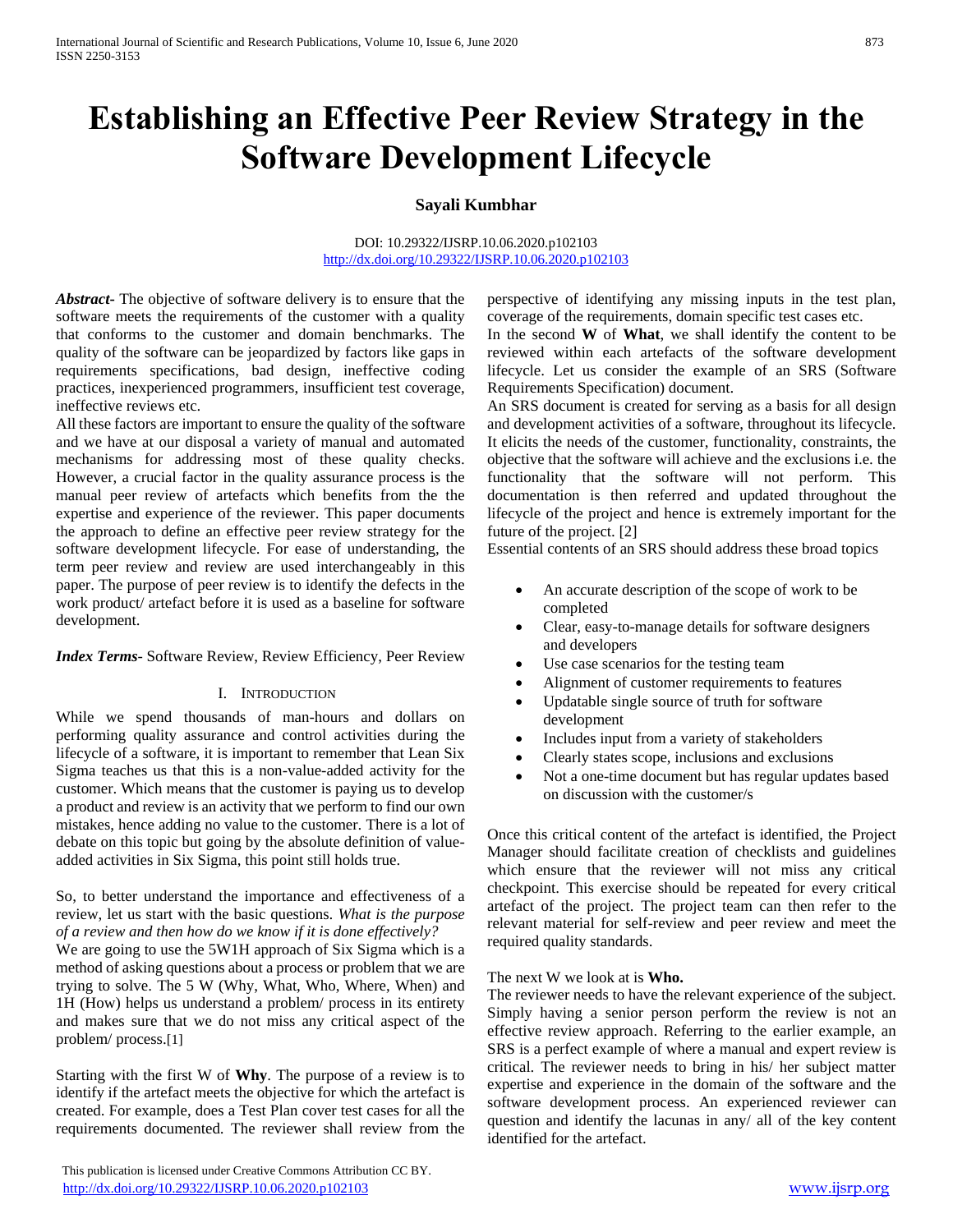Reviewers should also ensure:

- Be clear, concise and direct in their findings
- Insists on self-review evidence before peer review
- Spend reasonable time on the review. For example, studies suggest 60-90 minutes for up to 400 lines of code [3]
- Report findings as specific as possible.
	- o Incorrect finding: "Rename variables to more appropriate name"
	- o Correct finding: "Rename variable "var1" in file "xyz.c" to "TimeInSeconds"
- Verification of the review finding fixes by the reviewers

So far, we have seen Why, What and Who of the Review Process.

The next **W** is for **Where**. In the interest of efficiency of the overall review process, the Project Manager should identify a platform for the review process which helps effectively plan, track and measure the review process. Most ALM platforms now provide a mechanism to plan the review as part of the project schedule, track the review report as well as generate review metrics that we speak about later in this paper. Review report can include information like reviewer, reviewee, review checklist, time spent on review and rework, review findings and tracking to closure after the reviewer verifies them etc.

Once the mechanism to plan and track reviews is identified, the last **W** to examine is **When.** This is a very important question because if reviews are not done at the right point of time in the project, then the efforts spent on the review and QA activity will increase exponentially. [] It is therefore important that the Project Manager plans the reviews for each phase and artefact in the project plan at the right time. It is ideal to plan for review of artefacts as soon as they are created since this ensures that it is fresh in the mind of the reviewee and time taken to fix the review comments is much lesser. For artefacts that get developed over a longer period of time like the SRS, it is helpful to plan multiple intermediate reviews rather than waiting to finish the entire document.

Now to move to the **How** part.

As we spoke about earlier, review is not a value-added activity to the customer. Which means that the customer is paying to get the end-product delivered and any time we spend on review is the time we are spending to fix our own mistakes. Considering this, reviews should be made as efficient as possible.

- Automate all the reviews that can be automated. There are many technology specific review tools available in the market
- Self-review is crucial before sending it for peer review
- Encourage team members to make a self-checklist to catch the typical mistakes that the individual knows they make
- Utilize tools/ platforms as much as possible to execute the review process (e.g. JIRA/ Github/ PTC etc.) to optimize the planning, tracking and recording of reviews.

 This publication is licensed under Creative Commons Attribution CC BY. <http://dx.doi.org/10.29322/IJSRP.10.06.2020.p102103> [www.ijsrp.org](http://ijsrp.org/)

# **Creating a Review Strategy**

Since we now understand the 5W and 1H behind the effectiveness of review, we should use this understanding to formulate a review strategy for a software project. The first step towards this is to identify the phases of the project and all the critical artefacts in each phase.

Considering the example of a classic waterfall development cycle, illustrated below are the key artefacts.



Figure 1: Waterfall SDLC and the outputs of each phase Each project can choose the granularity that they want to achieve in selecting the artefacts depending on the schedule and budget constraints, team skills, project complexity, customer's project management approach etc. Higher the granularity, better the quality but also more efforts and cost on the project. For example, a Project Manager might choose the highest granularity where every single artefact in the project is reviewed by a peer. This will require the Project Manager to identify as many qualified resources, plan for the review time in the project budget and track each of these reviews for completion. This strategy will help in ensuring highest quality but will also create a significant burden on the schedule and effort of the project. A more moderate approach to this would be to select the key outputs of each phase of the project as illustrated above and plan for thorough reviews of these artefacts.

Once the key artefacts are selected from each process, the review strategy needs to be defined. As illustrated below, the strategy covers the When, What, Who and How part of the 5W1H.

| <b>Project Phase</b><br>(When)                                                                                                                                                                                                                                                                                | Artifact<br>(What)     | <b>Reviewer Name</b><br>(Who) | <b>Reviewer Criteria</b><br>(Who)                                    | <b>Review Process</b><br>(How)                                                                                                                                                                                                                               |
|---------------------------------------------------------------------------------------------------------------------------------------------------------------------------------------------------------------------------------------------------------------------------------------------------------------|------------------------|-------------------------------|----------------------------------------------------------------------|--------------------------------------------------------------------------------------------------------------------------------------------------------------------------------------------------------------------------------------------------------------|
| Requirement<br>Analysis                                                                                                                                                                                                                                                                                       | SRS                    | <b>XYZ</b>                    | Resource with<br>more than 5 years<br>experience in<br>relevant area | Reviewer shall review the SRS to ensure the<br>customer inputs are completely captured.<br>Reviewer shall also check for completeness<br>and clarity of requirements, explicit/ implicit<br>requirements etc. as mentioned in the SRS<br>checklist << path>> |
| Design and<br>Architecture                                                                                                                                                                                                                                                                                    | System<br>Architecture | ABC                           | Architect                                                            | Reviewer shall review completeness of<br>Architecture and design as per design principles.<br>Reviewer shall also check for                                                                                                                                  |
| <b>Project Manager's viewpoint</b><br>Project Managers need to foster the right culture within the team<br>with respect to reviews. Without this support, the review process<br>cannot be implemented and sustained in the right spirit. An<br>environment of trust and learning is essential in the project. |                        |                               |                                                                      |                                                                                                                                                                                                                                                              |
| Do's                                                                                                                                                                                                                                                                                                          | the teams              |                               |                                                                      | Project Managers should promote reviews<br>as a<br>mechanism to learn, grow and communicate better within                                                                                                                                                    |

# **Project Manager's viewpoint**